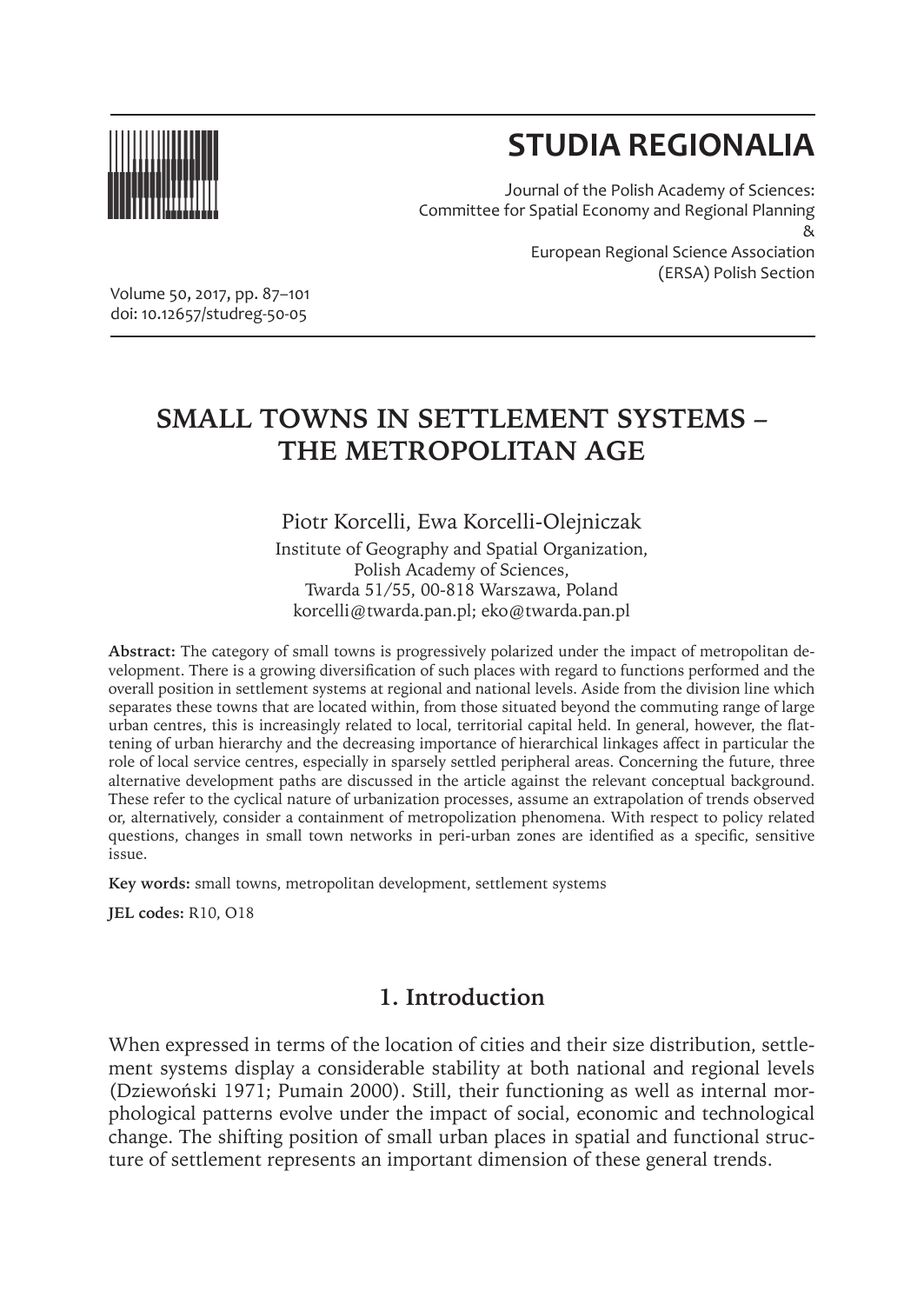In the present article<sup>1</sup>, this aspect is traced back to the advent of metropolitan age which was identified in North America as early as the 1920s and became identified with relative distance decay and the rapidly growing human interaction in space (Borchert 1967). This process, which entered an advanced development stage during the late 1970s, along with the progressing globalization and the transition to information processing economy (Hall 1993), has arrived in Poland (in East-Central Europe in general; see Korcelli & Korcelli-Olejniczak 2015) together with the systemic transformation of 1989–1990.

The functions of small towns, their spacing and hierarchy were attracting considerable scientific interest in mid-twentieth century, along with the dissemination of Walter Christaller's (1933) central place theory (Harris & Ullman 1945; Smailes 1944; Berry & Pred 1961)<sup>2</sup>. Since then, the main focus on the urban studies agenda has shifted towards the multiple questions concerning metropolitan development. Using a phrase coined by Elisabeth Lichtenberger (1994, p. 8), "urban research is transformed into metropolitan research, with the concept of inter - metropolitan competition assuming the role of a new scientific paradigm". Still, a revival of the interest in small town studies can now be observed, along with the increasing perception of life quality among the factors shaping the contemporary patterns of human settlement.

At this point, a relative character of the small town definition should be noted. The population size comprises just one of its basic components, along with the range of influence and the administrative status. Even in respect to the former criterion (20 thousand inhabitants being used most frequently as the upper limit in empirical, including the ESPON studies in Europe), the division lines between the categories of small and medium sized towns, as well as that of small cities (see: Bell & Jayne 2006) tend to be regarded as flexible.

In this article, questions pertaining to the changing role of small towns, at both the regional and the national level, are posed mainly from the angle of their relations *vis-a-vis* large urban centres. The aim is to outline the scope of change to be considered foreseeable in a mid term. Factors affecting the position of small urban places are discussed in the first section against selected theoretical concepts. The second section focuses on alternative development trends and their preconditions as perceived from a future perspective.

#### **2. Theoretical concepts, trends and factors of change**

As pointed out by John W. Webb (1959), the decreasing friction of space and the growing spatial population mobility lead to the increasing specialization with

<sup>1</sup> The manuscript was prepared as a part of studies carried on in the framework of National Science Centre's research project No: 2015/19/B/HS4/00114 - Small towns in North-Eastern Poland – patterns and factors of functional change.

<sup>&</sup>lt;sup>2</sup> In Poland at that time numerous studies were devoted to "the small town crisis", a consequence of Second World War and of subsequent political and economic change (Kostrowicki 1953; Dziewoński et al. 1957; Kiełczewska-Zaleska 1964).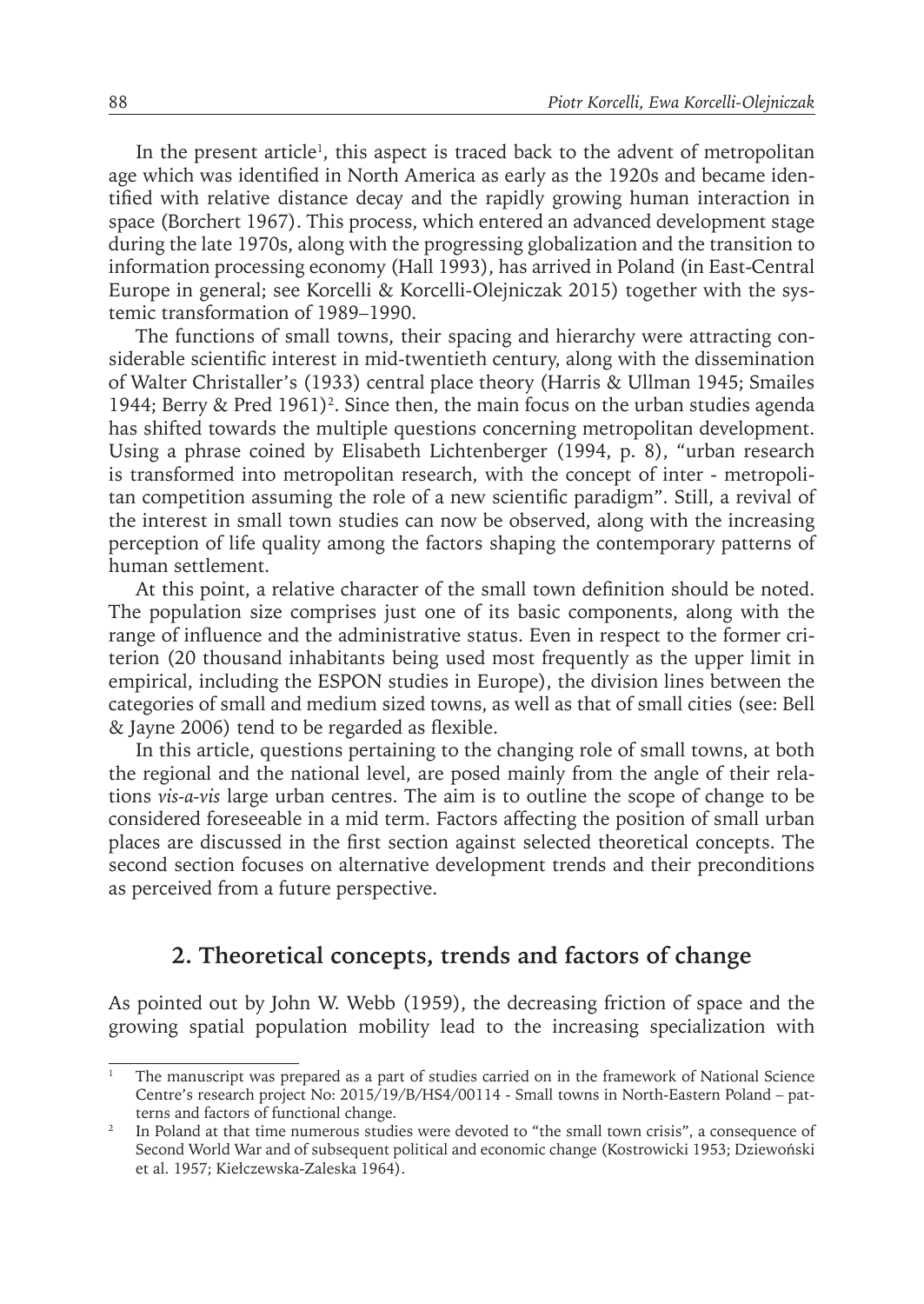respect to goods and services provided by individual urban places. In this process, and owing to the appearance of new goods of higher market range, the tributary areas of larger centres expand at the cost of those served by smaller ones. This signifies a concentration trend within the central place hierarchy, via elimination of its lower tiers. Negatively affected are in particular those local service centres situated in predominantly rural areas due to the concentration of farm land and a thinning-out of rural population densities.

Gerald Hodge (1965, p. 88), who illustrated this trend by using the case of Canadian province of Saskatchewan, predicted a decline in the number of such places by some 20 percent over a period of two decades. He wrote: "The form of the space economy in rural parts of the Great Plains has changed dramatically in the past twenty years. There are fewer farmers and fewer, but much larger, farms, and the farms have been highly mechanized and commercialized with a consequent altering of the kinds and volume of goods and services needed on the farm. Improvements in means of movement have tended to make rural people less dependent upon their local trade centres for these goods and services, even when they can be supplied."

Another pattern of change can be found in zones surrounding large cities (Berry 1960).

As spatial accessibility improves, small towns – local service centres of various rank, once engulfed by the wave of suburban development become integrated into the expanding metropolitan communities by acquiring new roles of sub-centres specialized in residential, commercial, recreational or industrial activities performed at the level of metropolitan area's constituent parts. This change was interpreted by B.J.L. Berry as a special case of centralization trends operating throughout urban hierarchy – the entire central place system.

Such a process entails the rapidly increasing role of large urban centres in the organization of economic activities and social life in space (Pred 1975). Their dominance is expressed in terms of the emergence of metropolitan regions (Duncan et al. 1960). At a national urban system level, spatial organization is conceptualized so as to comprise two interdependent elements (Berry 1973, p. 8): " a. A system of cities, arranged in a *hierarchy* according to the functions performed by each. Corresponding *areas of urban influence* or *urban fields* surrounding each of the (major) cities in the system".

Based on the new pattern of human interaction in space (Maik 1988), the metropolitan dominance indicates the formation of spatial structures and functional linkages that are superimposed upon, and are transforming the pre-existing urban system (Korcelli-Olejniczak 2012, p. 39). In this spatial pattern, small towns arranged in a flattened hierarchy<sup>3</sup> and linked with individual metropolitan cities as well as intermediate level centres of subdominant rank, are increasingly differentiated with respect to economic and social functions performed. At the same time, their fortunes become perceptively dependent upon the territorial position held, be it a location within a metropolitan area (daily urban system of a metropolis), or in a more distant, regional hinterland zone.

<sup>3</sup> One with a gradually decreasing number of hierarchical levels.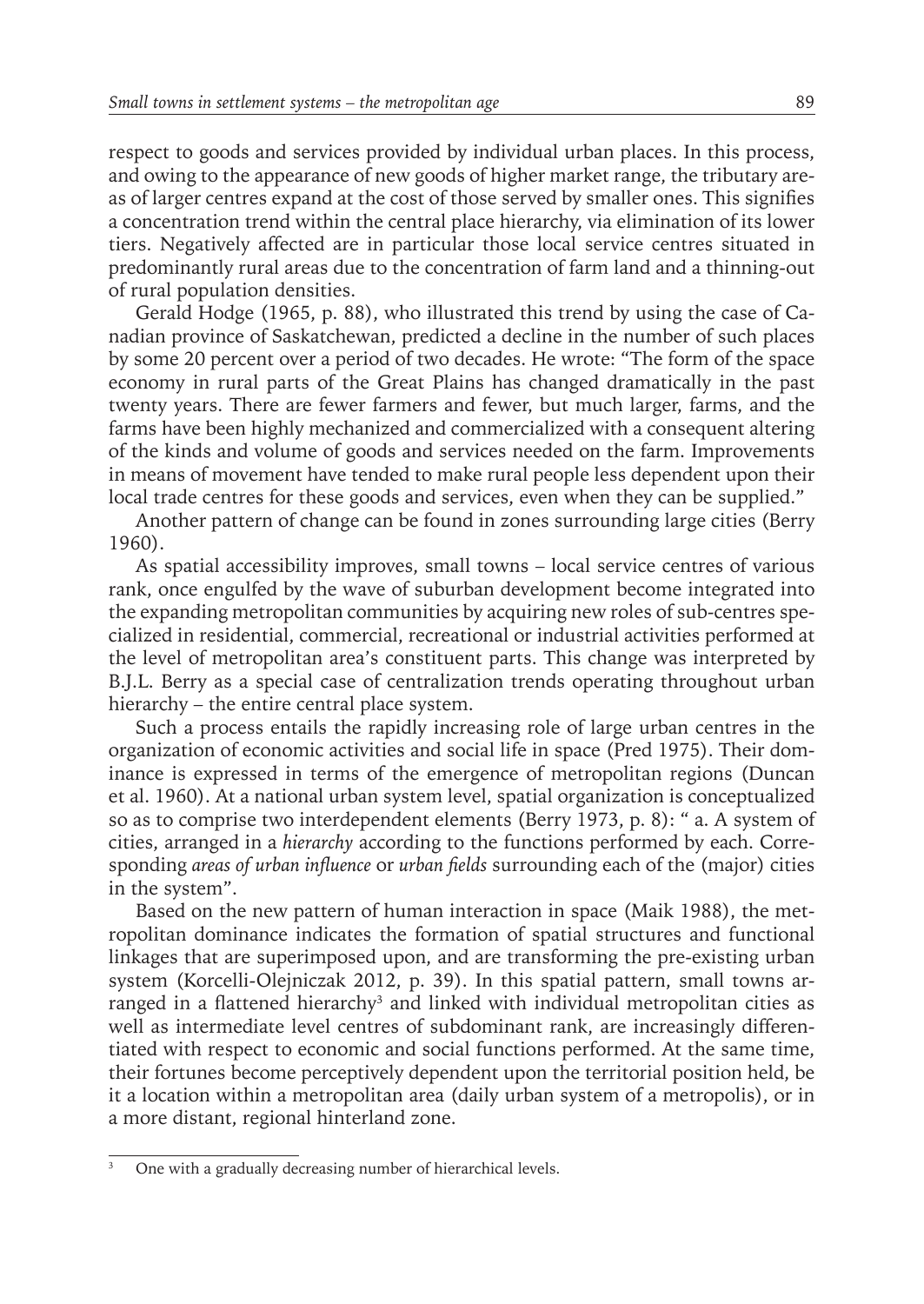The pattern of spatial population redistribution that corresponds with the vertical concentration of economic and social functions in urban systems is formulated as a rule of hierarchical migration flows (Korcelli 1987). In the process of inter-urban migration, urban places in a given population size category, when considered as an aggregate are expected to be net gainers in their population exchange with places in each of the smaller-size classes, and net losers with respect to each of the larger-size groups. These relations are defined in terms of differences between relevant destination – specific outmigration rates. In this pattern of migration flows, small towns which comprise the lowest size category are characterized by the largest values of total outmigration rate. Their migration losses tend to be partly compensated for by an inflow of migrants from rural areas, as well as relatively higher in comparison to larger cities, birth rates.

Such a configuration of internal migration is characteristic for the stage of urbanization processes (including the metropolization, as well as an earlier, the so-called agglomeration phase), at which rural-to-urban migration gives way to inter-urban flows (Zelinsky 1971). Depending on the distribution of absolute volumes of migratory movement, it can yield a dynamic growth of large or, as in the case of Poland during periods preceding the systemic transformation, in particular the medium sized cities. The persistence of this model, one attributed to the ascendancy of spatial concentration forces at both a national and a regional level, was questioned at the end of 1970s, with a turnaround of the pattern of migration flows as observed in Western Europe and North America, to the benefit of smaller urban places, including those situated in peripheral areas (see, among others: Vining & Kontuly 1978). This, basically unanticipated shift, referred to as the *counterurbanisation* phenomenon (Berry 1978), pointed to an inadequacy of the existing urban development theory (Zelinsky 1977), as the various explanatory factors proposed, of economic, cultural, or policy – related nature, failed to provide a consistent explanation of the observed change (Bourne 1980). Since these trends were basically discontinued by giving way to a relative re-centralisation during the 1980s (Cheshire 1995), they could largely be interpreted as a deviation from the long-term development course.

Conversely, in the concept of *differential urbanization* (Geyer & Kontuly 1993; Geyer 1996), the migration turnaround phenomenon is incorporated into a secular, cyclical urbanization process consisting of consecutive phases of *urbanization, polarization reversal and counterurbanization,* in which the mainstream migration flows are directed towards the large, medium-sized, and small cities, respectively. The driving mechanism of this change is identified as a transition from *productionism* (the notion used by B.J.L. Berry, 1978) to *environmentalism* oriented motivations of migration moves – a growing weight attached to quality of life in the choice of residential, and, increasingly, also of work place location.

The *differential urbanization* model still leaves some basic questions unanswered. First of all, since a shift back to *productionism* orientation is not easily conceivable, it remains unclear which factors become responsible for the continuation of the process once its first cycle is completed. Secondly, owing to a somewhat blurred distinction made between the national and the regional (as well as the subregional) level, the crucial differentiation in population dynamics between small towns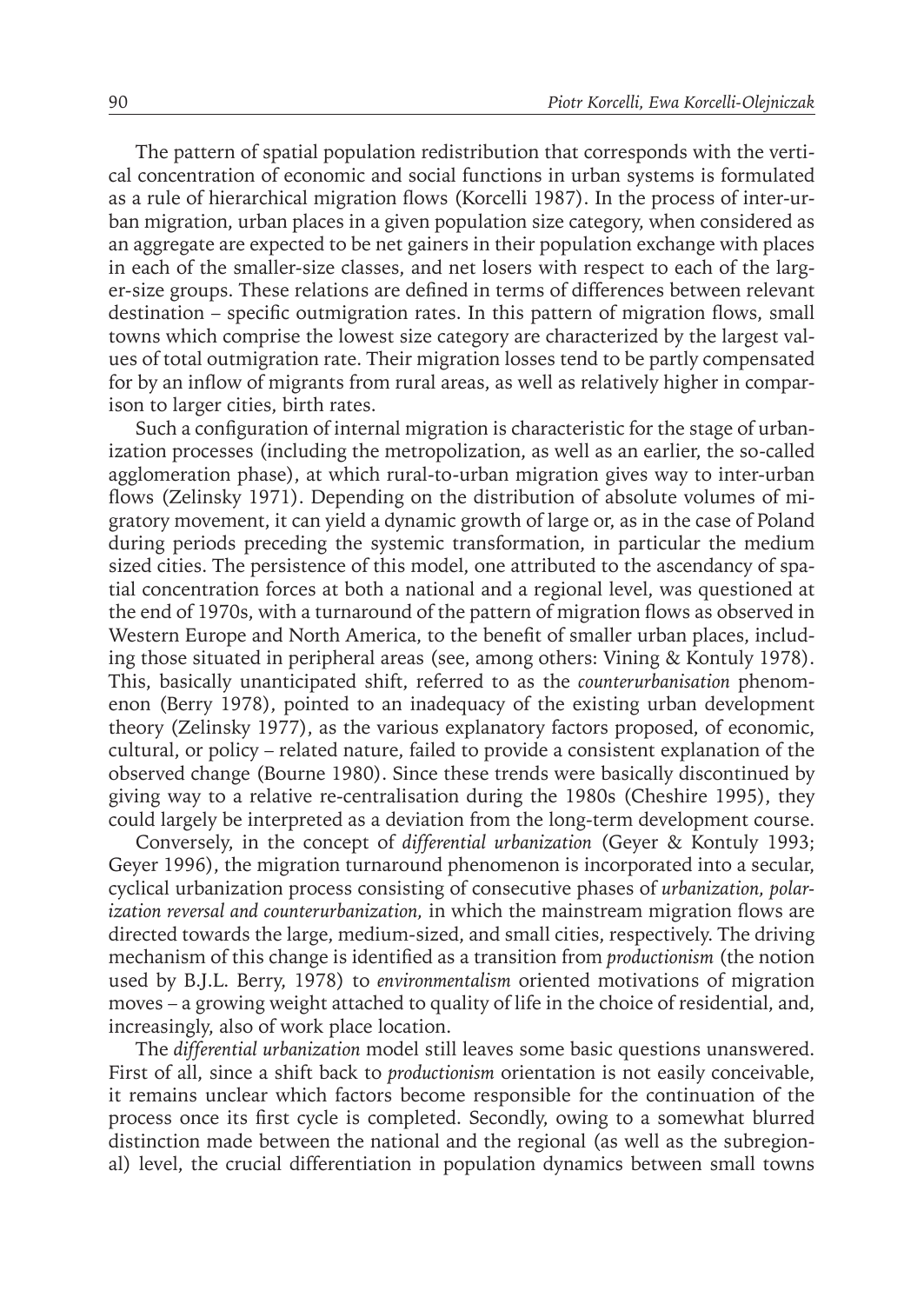situated within and those located beyond the metropolitan areas is not really captured in the model. Preference for small town life (Gordon 1979), as embodied in the *environmental* perspective is expressed by both the suburbanization and the ex-urbanization phenomenon; in fact, primarily by the former in terms of the number of migration decisions.

In the present course of accelerating metropolitan development, which is shaped by the mutually interwoven forces of globalization and the rapidly expanding role of information flows in both economic activity and social life, a progressive diversification within the category of small towns with regard to functions performed is observed. At the same time, such places become increasingly polarized in terms of the overall position held in urban systems. Initial expectations concerning the spread and the effect of tele-working have hardly materialized (Pumain 2002), since denser interaction networks generate new demand for more intense, face-to-face contacts.

These trends, together with the expansion of higher-order professional services, both business and individual clientele (health, higher education) oriented, foster the metropolitan cities in their role of the nodes in spatial organization at a broad resolution level, from regional to transnational scale. While adjusting their functional structure to the changing economic and social determinants, the large cities continue to deconcentrate by shedding their land intensive activities onto peri-urban zones of mixed rural-urban land use, described as "rapidly growing multifunctional areas with high transport dependence, fragmented communities and degraded landscapes" (Ravetz & Loibl 2011, p. 30).

Economic spread effects radiating from large urban centres rarely extend further than the first ring of smaller cities located beyond the metropolitan area; their labour markets being partly integrated with the metropolitan market (Fassmann & Goergl 2010). More distant places are typically affected by backwash effects, including human capital outflow.

While looking back to the classical study by J.W. Webb (1959), on: *Basic concepts in the analysis of small urban centres in Minnesota, John R. Adams (2017, p. 2) gives the* following account of the contemporary condition of such places:

"… the rural towns remote from metro areas, and which depend on natural resource exploitation, have been hurting. The money… derived from the local export-based economy, and supplemented by earnings of long-distance commuters, has been diverted to the modern suburban shopping malls along the Interstate Highways. Meanwhile local 'Main Street businesses' and their associate real estate values have gone bust.

The important exceptions to general decline have been: (1) places within 60-to-90 minute automobile commuting distance from major urban or metropolitan job centres, or (2) the occasional town that has managed to develop and retain a highly successful manufacturing company selling its products to the rest of the country or abroad, or (3) seats of county government, or (4) college or university towns. There are several such towns in Minnesota, and quite a few in Wisconsin where small town and small city manufacturing often is still flourishing. Across the country, though, the patterns of success, holding on, or decline are mixed."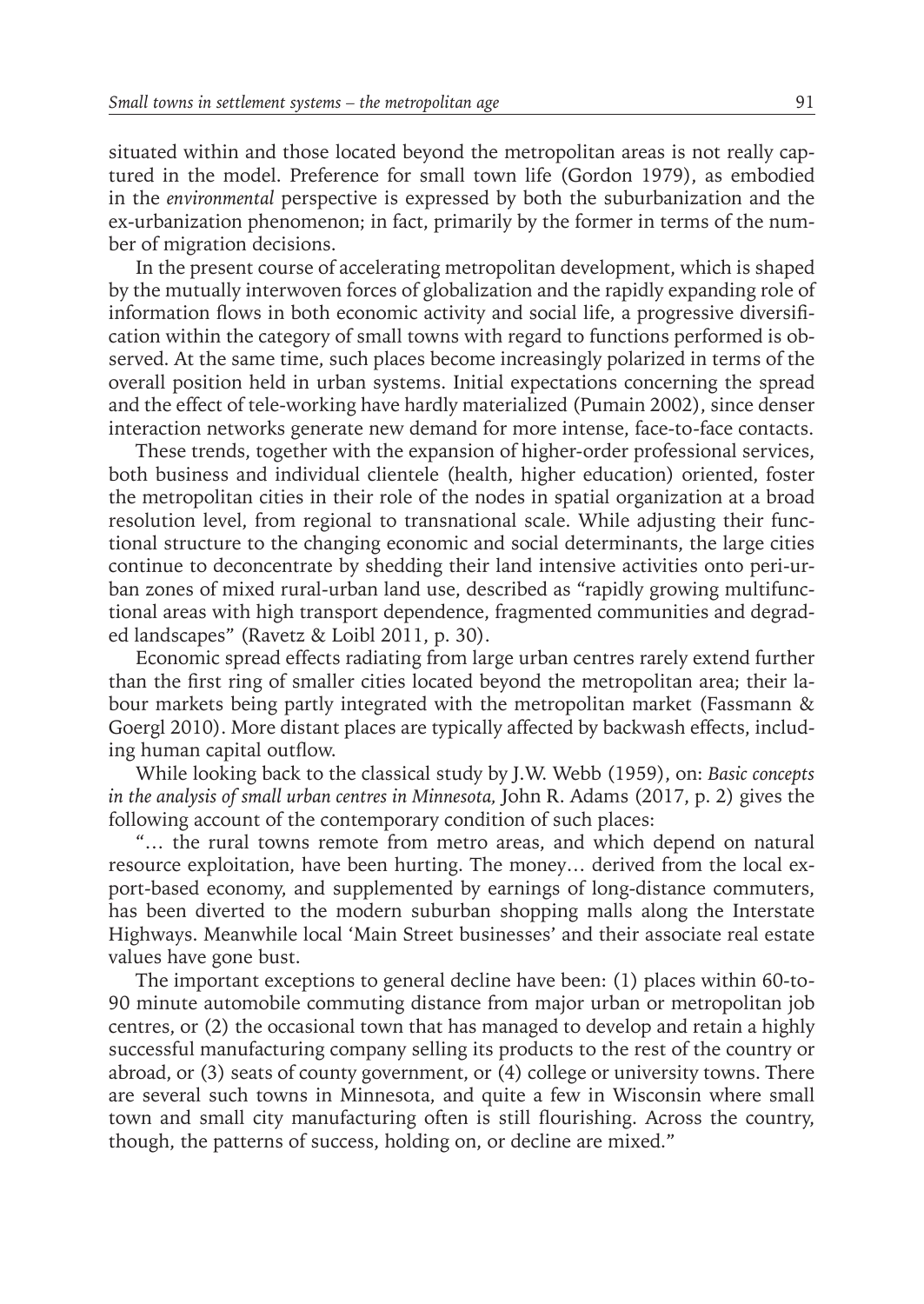As J.R. Adams notes, at present there is in fact very little scientific inquiry underway in the United States that pertains to small town and rural life.

In Europe alike, with a clear focus being put on large cities and metropolitan areas, their internal social divisions and mutual competition, relatively little (though with notable exceptions, see: Bell & Jayne 2006) can be found in the recent research on urban change, including cross-national comparative studies, which concerns explicitly the smaller urban places. The importance of agglomeration effects (Krugmann 1995) and production clusters (Porter 2003) as factors supporting the metropolization of space, is emphasized. So is the role of globalization processes, as seen in their varied dimensions, such as the formation global city networks (Derudder et al. 2012). Also, such novel notions as *smart, innovative and learning* city are used primarily in reference to large urban centres.

In spatial policy focused studies, including the ESPON projects, the small and medium sized towns are often considered as secondary components of spatial and functional structure of settlement, a kind of residuum of settlement systems which are shaped by metropolization processes (Gloersen et al. 2007)<sup>4</sup>. Rather than by using an analysis of employment composition, as practiced generally in earlier urban typologies, the functions and the role of small towns are now typically identified on the basis of their relations with the nearest metropolitan centre, or centres. Ways to strengthen the territorial position of smaller urban places (ESPON 1.1.1, 2004) are sought in the improvement of their mutual spatial accessibility, though also in increasing their functional specialization.

Such an approach is exemplified by a general typology of small and medium sized towns which focuses on their role as performed in a broader territorial context (ESPON 1.4.1, 2008). This role is seen to be largely determined by the accessibility to transportation networks, more specifically by travel time to the nearest large city. Towns that are located within, or at the edge of metropolitan areas, are shown to serve as residential zones or provide locations for industrial and commercial functions, thus augmenting the metro area's overall development potential. In the case of clusters of small medium sized towns situated at a greater distance from a metropolitan centre, their mutual interlinking and functional complementarity is seen to contribute to territorial cohesion at both a regional and national level. Finally, towns which are situated in peripheral regions and perform the role of local service centres for the surrounding rural areas, can succeed in developing some unique functional specialization based upon endogenous resources. For the latter town category, however, it is noted that the diminishing friction of space, i.e. decreasing relative travel cost and travel time tend to bring a loss of trade and other service functions that relocate to higher ranking urban centres. Hence, the future position of these small urban places will increasingly depend on such assets as access to attractive natural landscape and high life quality conditions in general.

At a national scale, problems and prospects facing small urban centres may be exemplified by the case of Federal Republic of Germany, where central place theory

<sup>4</sup> Also, the role of small towns in rural development has focused the attention of planners and researchers; see: Courtney, Lepicier, Schmitt 2008).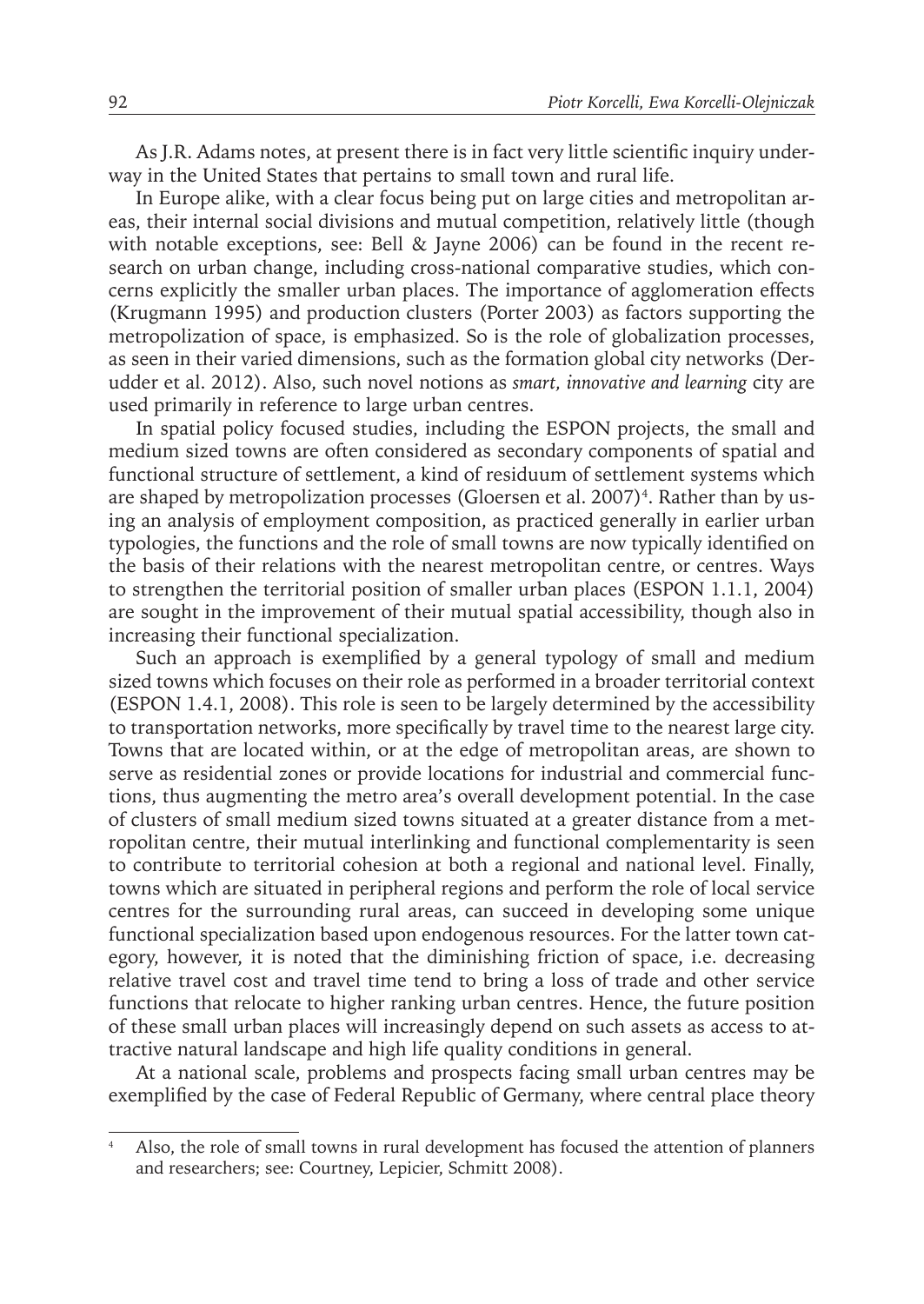is applied as a spatial policy concept (Blotevogel 2005). In that country, with a very dense settlement network, a concentration in the urban hierarchy as brought by economic, technological and demographic change is evidenced by a contraction in the number of central place levels which are identified for the purpose of planning practice, by a gradual elimination of the lowest – the small centre (*Kleinzentrum*) level. At the same time it is recognized that the role of centres of the next lowest level (*Grundzentrum*), in contrast to those at intermediate and upper levels, which also perform the so called development functions, is restricted to basic service functions of local range (Greiving & Flex 2016).

In Poland, trends observed are rather specific, since according to the official statistics, towns with less than 10 thousand inhabitants are accounting for a growing fraction of total urban population – from 8.7 to 9.7 percent in the period of 1990–2015 (GUS 2016). This, however, is a statistical fallacy which mirrors the recent restitution of town rights of a number of small settlements (Krzysztofik & Dymitrow 2015) on one hand, and a very incomplete registration taken of migratory moves, both internal and international on the other. The suburbanization phenomenon and labour – related migration outflow abroad, particularly large in the years following Poland's entry to the EU (2004), and originating over-proportionately from smaller towns and rural areas (Okólski & Fihel 2008), have brought about a decomposition of the earlier, hierarchical pattern of migration flows within the national settlement system. Nonetheless, in the light of statistics based on domicile registration, which fail to account for a major part of de facto migration moves, cities of over 100 thousand inhabitants maintain net migration gains vis-à-vis smaller urban places (Kupiszewski et al. 1998; Korcelli 2008), while at the same time experiencing a considerable population outflow towards the surrounding areas of rural administrative status.

As an effect of the systemic transformation, as well as the decreasing friction of space, the place of small towns in Poland's settlement system is being redefined (Heffner 2005; Heffner & Solga 2006; Marszał 2009; Bartosiewicz & Marszał 2011). Their economic activities, the functional relations in space, as well as inner morphology are becoming re-shaped under the impact of the dominant metropolization phenomena. The set of small towns is increasingly differentiated with regard to the social and economic situation of its individual units. Negative consequences of the external change have affected in particular the former mono-functional industrial centres and, in spite of considerable inertia observed in this respect (Sokołowski 1999, 2006), also those among small urban places that perform the role of local service centres for the predominantly rural territory. The letter trend is of a much longer, in fact a secular character.

As elsewhere in Europe, in Poland it is the large cities and metropolitan areas that focus the attention of urban research and spatial policy, at both the national and a regional level (KPZK, 2012). Studies concerning smaller towns, which are relatively numerous, often look at functional change that occurs in such places from the perspective of their situation within city regions (Heffner & Marszał 2008; Korcelli-Olejniczak 2013; Heffner & Twardzik 2014; Czapiewski et al. 2016). While spread effects in the vicinity of large urban centres involve a growth of residential, and in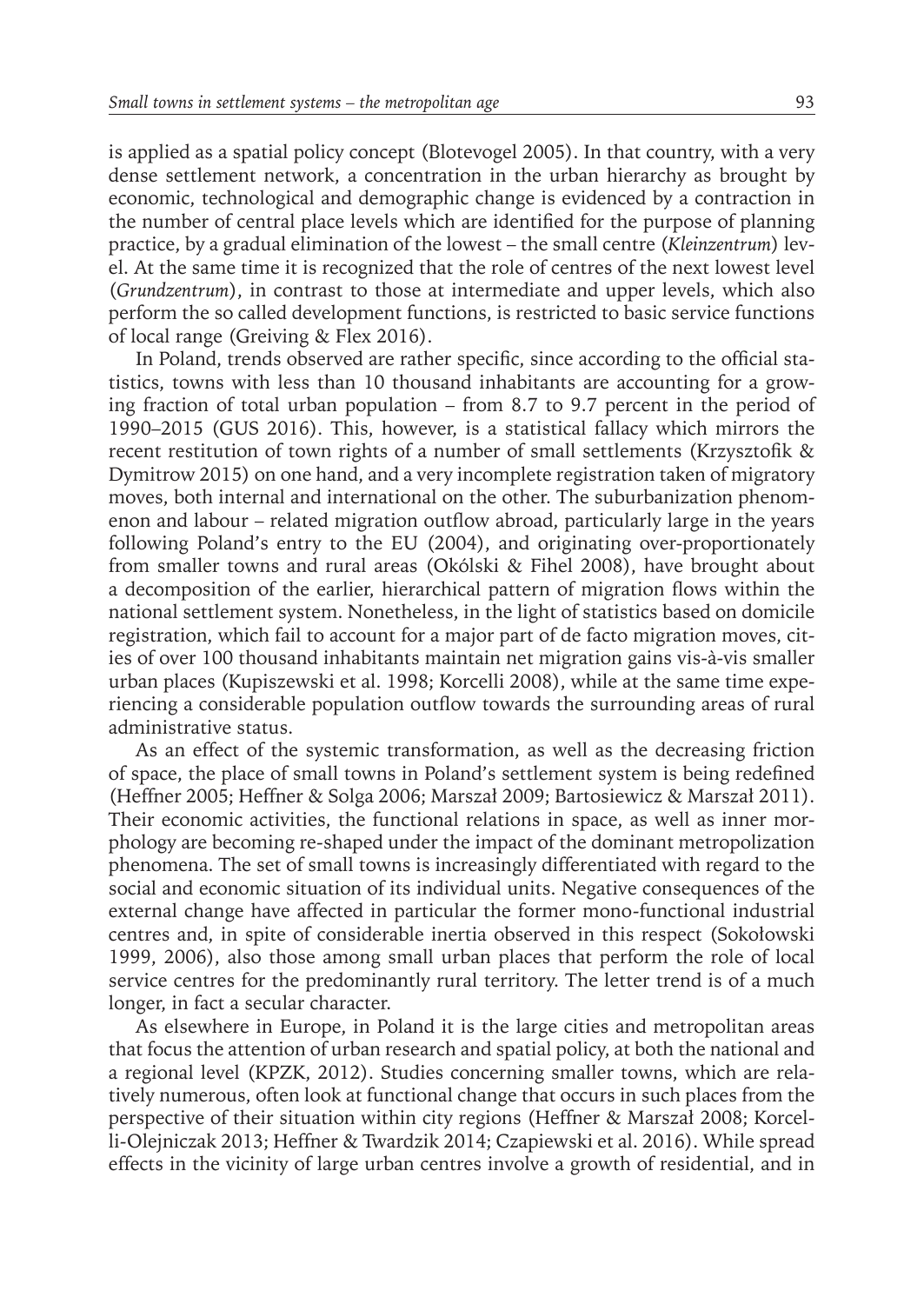some cases also industrial functions, the local service functions of small towns tend to decline. Those towns situated beyond the city commuting range are typically exposed to overall backwash effects that involve a loss of human capital as well as specialized functions. In the case of numerous small places this also pertains to services of more ubiquitous character which, following their notable expansion during the earlier period of systemic transformation, now tend to suffer from shrinking local market potential. Within more distant regional hinterland zones, however, small urban places are often found to continue to perform as local service and production centres for the surrounding rural areas. At the national scale, these socioeconomic polarization trends are reflected in increasingly articulated territorial division lines between metropolitan and non-metropolitan areas (Domański 2008).

### **3. Future perspectives**

The basic question concerning the future of small towns is whether the metropolitan development represents a reversible or, like the urbanization phenomenon of which it is a part, a finite process. If the latter is true, then it can be assumed that in a model case, at a national scale the share of metropolitan areas in total population number and(or) the total volume of economic activity tends to increase until it approaches asymptotically a point of saturation – a certain maximum level at which the stability is reached. Deflections of the curve, such as the *counterurbanization* phenomenon of the 1970s, can be interpreted as deviations from the otherwise regular trajectory, of lesser or greater magnitude, caused by some external, economic, social and political factors of basically transitional type.

Once, however, the settlement patterns which have been molded under the prevailing metropolization regime become ill-adapted to fundamentally changing external conditions of natural or human origin, a renaissance of small and medium sized towns appears to be the viable alternative, as it is such places that offer suitable locations not only in terms of residential functions, but also for a broad spectrum of industrial and service sector activities.

This change may be conceptualized either in terms of a new, longer development path or, as in the *differential urbanization* model (Geyer 1996), in the form of a single phase – a part in the general urbanization cycle.

In scenario-based studies on future patterns of human settlement in Europe (PLUREL, 2007; Kunzmann 2008; ESPON 3.2, 2007; ESPON ET 2050, 2013), both of these two perspectives can be found, even if only implicitly. Prospects concerning small and medium sized towns, usually treated as one broad category, are generally presented against the future situation of metropolitan cities and metropolitan areas. In these projection that assume a continuation of observed development trends, towns that are located within daily commuting range of major cities are shown to experience a dynamic development in the future, by attracting economic activities, new residents and public services from both the metropolitan core and inter-metropolitan, urban and rural places. Development opportunities are also attributed to those among smaller towns, situated further out in metropolitan hinterland zones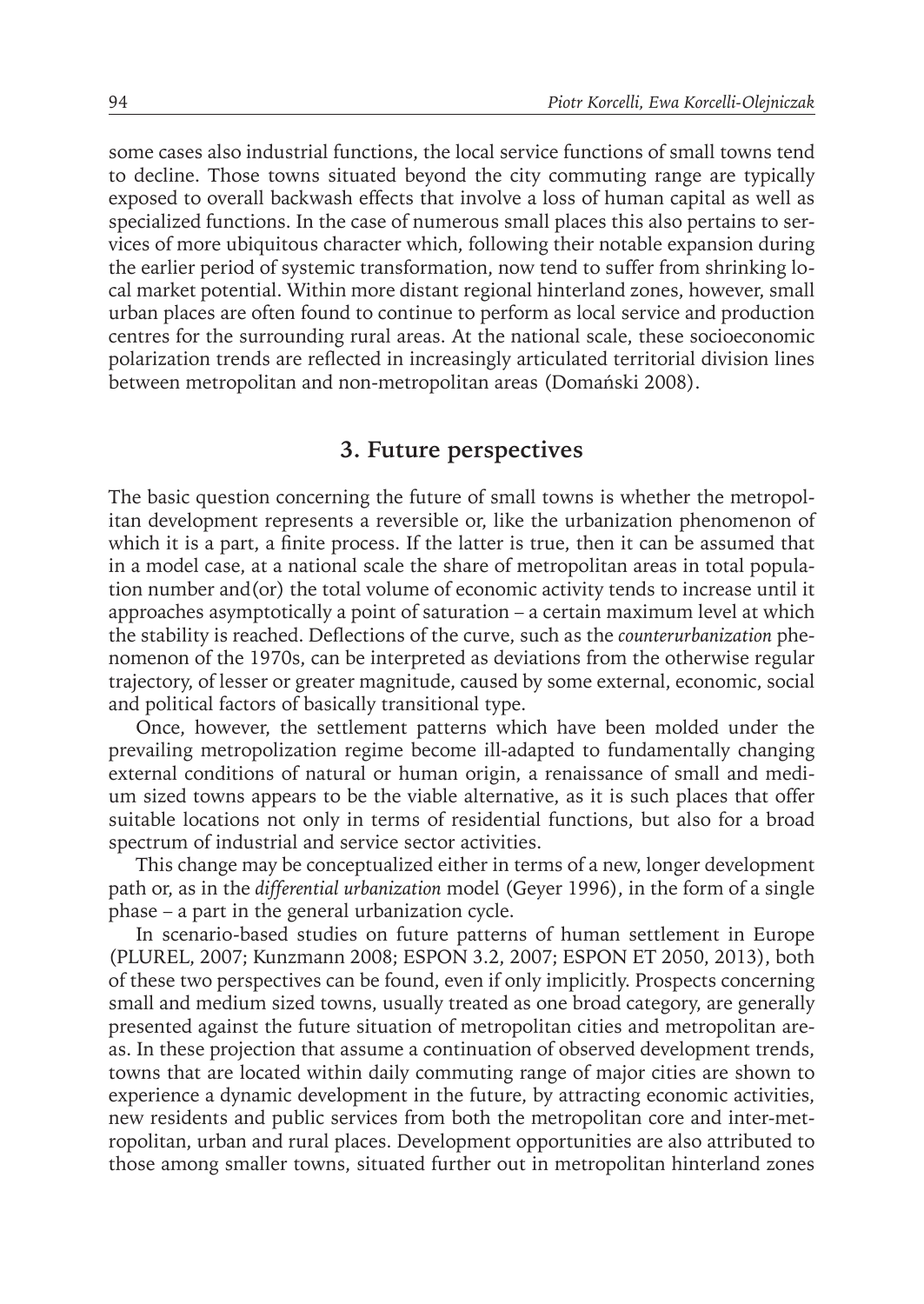that house prominent institutions, such as universities and clinical hospitals, are conveniently located with respect to major transportation nodes, in particular commercial airports and harbours, or to open space of high natural quality. The towns which fail to meet the above criteria are shown to be threatened by migration outflow and a loss of more specialized economic functions. Finally, according to studies referred to above, in the peripheral areas, affected by decreasing population density, the settlement network undergoes a further concentration process, one involving a continuing erosion of economic base of local service centres, and accompanied by progressing population ageing and social dysfunctions.

The anticipated continuation of metropolization trends in the future is based on assumptions concerning rapid technological progress, in particular the expansion of the ICT sector, which would lead to overall economic growth, an increase in spatial population mobility and a consolidation of inter-metropolitan networks. It would also stem from progressing globalization and prevailing neo-liberal approaches to the role of planning and spatial policy.

In contrast to the above, a discontinuation, followed by a turnaround of observed trends, presented in the form of alternative to the above scenarios, is assumed to be conditioned upon the growing impact of negative externalities of metropolitan development and of the dim sides of big city life, rather than on the attracting force of small urban places. Such negative aspects are seen to be related to international migrations of large scale, population ageing, or rising energy cost. The latter factor in particular is identified as potentially responsible for a more important role of smaller urban centres and economic linkages of local range in future spatial organization of settlement. It implies a gradual shift from individual to collective means of transportation in passenger traffic and a notable decrease in the range and intensity of daily work commuting. It suggests a contraction of suburban and peri-urban development and a return to more compact urban forms. All this calls for long-term, proactive and well coordinated action aiming at territorial cohesion, as well as for a greater responsibility given to public policy and its bodies. Whereas this may in a way lead to a comeback of traditional, hierarchical patterns of urban networks, it does not seem, however, to preclude a concentration of population and economic activity in large cities at the expense of smaller urban places.

A question arises, how should a change in the position held by small towns in an urban system be actually measured. This was already an issue in the 1970s, as reflected by the debate between the proponents of the "clean break" (Vining & Strauss 1977) and of "the development wave" (Gordon 1979)<sup>5</sup> interpretations of the *counterurbanization* phenomenon. The latter was more recently related to as a "counter-urbanization cascade" 6 by A.G. Champion (2002), in his explanation of population gains observed at the lower levels of the urban hierarchy in Britain.

<sup>5</sup> The term of *clean break* was introduced in order to denote a radical departure from, rather than a modification of past trends. Conversely, *the development wave* stresses a *de facto* trend continuation, with areas situated at increasingly large distance from metropolitan centres involved in the suburbanization process.

<sup>&</sup>lt;sup>6</sup> This term is to express a transfer of population growth to urban places of successively lower hierarchical levels over time.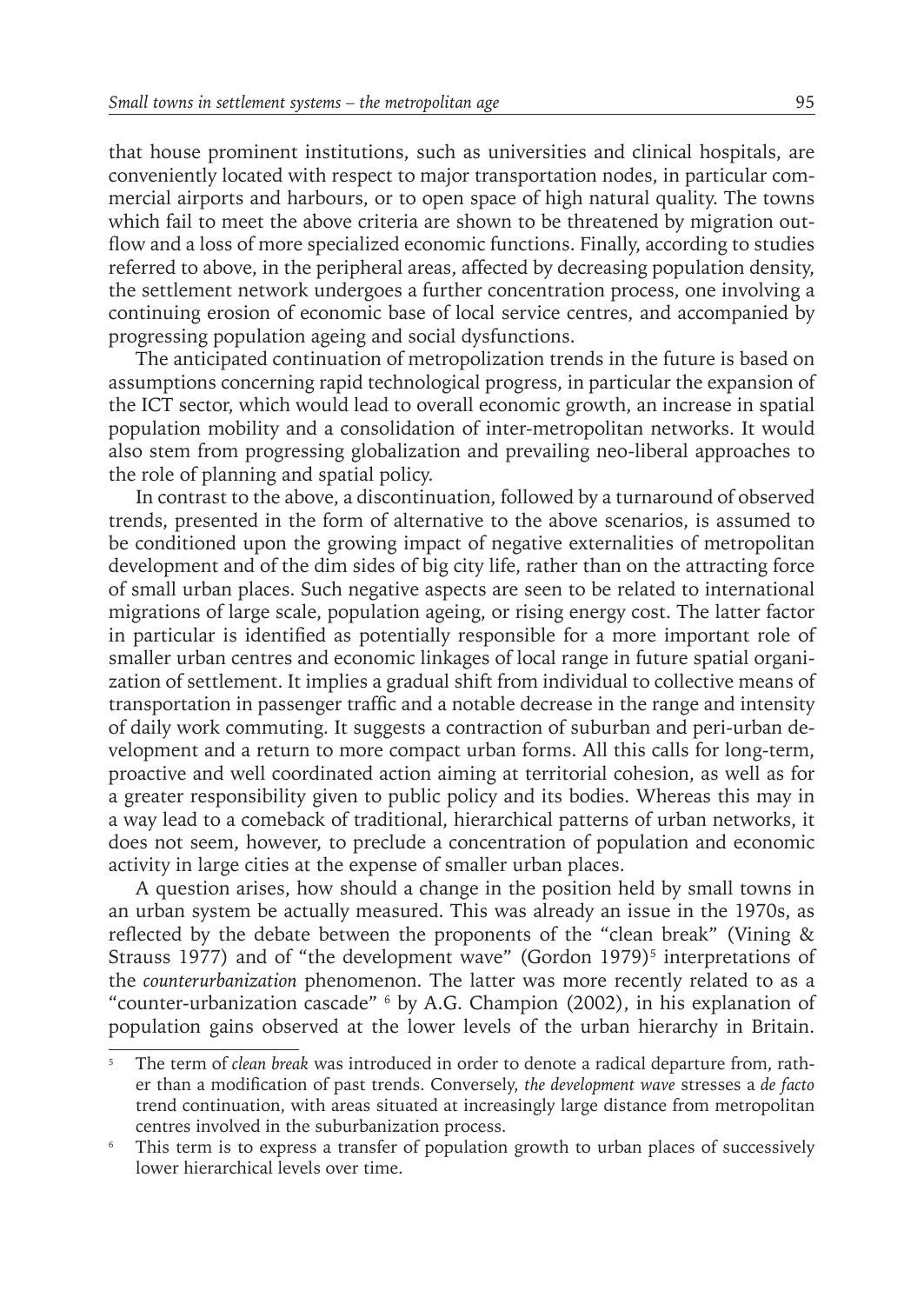Today, along with the progressing *peri-urbanization* process (Piorr et al. 2011), it becomes even more difficult to draw the lines between these among small towns that owe their growth to spatial extension of metropolitan areas, i.e. deconcentration of population and economic activity at the sub-regional level, and those whose positive change may be interpreted in terms of demographic and functional recovery of smaller urban places in general.

The cyclical nature of urban change is not really considered in the scenario based, cross-national studies herewith referred to, although it often finds a reflection in research on individual cities and metropolitan areas, as well as on national settlement systems (Braun 1987; Champion 2002; Rerat 2012). When applied for the sake of future projections, such an approach requires the recognition of an internal mechanism responsible for the revolving character of the process. As pointed out earlier, the successive dominance of *productionism* – and *environmentalism –* oriented motives of interurban migration moves, as assumed in the *differential urbanization* concept (Geyer 1996) does not quite meet this criterion.

Such a factor, one internal to the migration phenomenon, can be identified with the relationship between the individual's age and his/her propensity to move, which assumes a regular pattern, with a distinct peak in the age profile for the 20–29 years span (Rogers & Castro 1982). Under the prevailing migration regime, in the process of migratory exchange between the large cities and metropolitan areas on one hand, and smaller towns and rural areas on the other, there tends to be a progressing accumulation of the elderly population in non-metropolitan areas. As a consequence, their out-migration potential becomes gradually dissipated which may lead to a turnaround in the volume of flows,i.e. net migration losses being experienced by metropolitan areas, with their relatively younger, and more mobile population. The subsequent stage would again be marked by migratory gains on the part of the latter areas. Whether, or when this sequence (which abstracts admittedly from the role of international migration, large cities oriented in general, as well as of inter-metropolitan moves) may occur, depends upon a broad array of external factors of economic, technological, environmental, political and social character. These include the crucial variables pertaining to population heterogeneity, not only by age, but also ethnicity, lifestyles and values which evolve over time and markedly differ in space.

Which among these approaches can be selected in an attempt to outline the role of small towns in spatial and functional structure of settlement within a foreseeable future? At the present state of knowledge, the turnaround of metropolitan development which, as a result of the intervention of external factors, or as an effect of the intrinsic cyclical nature of the population redistribution process would lead to a return of earlier urbanization forms, do not seem to provide a sufficient bases in this regard. Instead, such an approach may be identified with the one, according to which the metropolization process continues to run its course, though at a gradually decelerating pace which implies a mutual mitigation of its driving and the countervailing forces; a kind of flexible equilibrium in a long-term perspective. At such a state, the attracting power of the large cities and metropolitan areas, stemming from their role of centres of corporate control, specialized services and major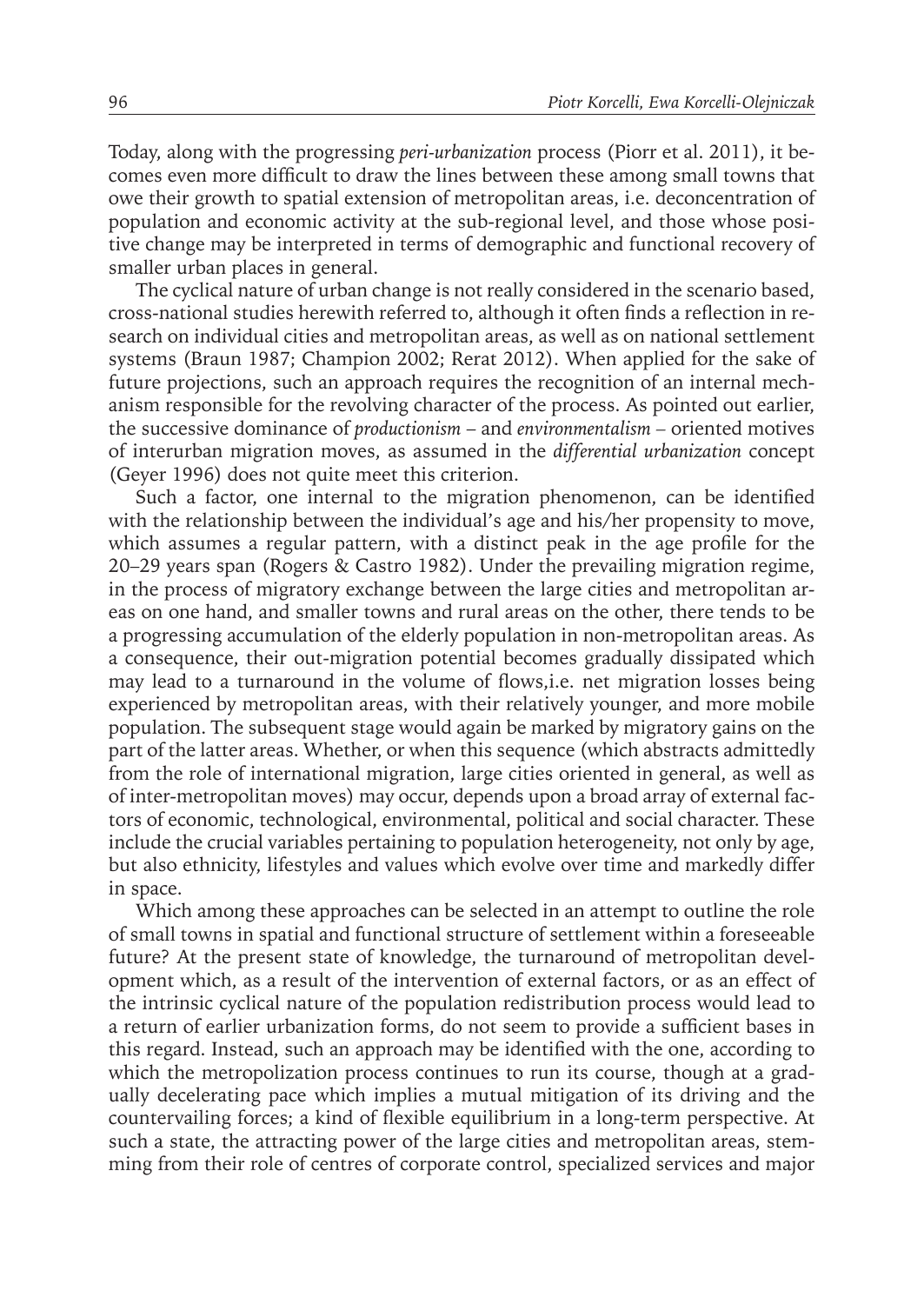transportation hubs would be weighted against the comparative advantage of smaller urban places in the domain of environmental, social and cultural assets.

At this point, the concept of the urban – rural region (Nilsson et al. 2012; see also Korcelli et al. 2012), offers a convenient point of reference for drawing such a future settlement pattern. At its bases, stemming from the idea of rural – urban partnership (Bengs 2005), is the assumption concerning functional complementarity of, rather than competition in city – hinterland, as well as inter – urban and rural – urban relations (which take account of the provision of *ecosystems services*), one which is reflected in a sort of a balance in terms of in- and out-migration incentives offered at each level. Here, as in other concepts, the role of small towns situated in hinterland zones of large urban centres is identified with the life quality factor, but it is also conditioned by the presence of other endogenous resources, including cultural heritage, social capital, as well as the quality of public sector institutions at a local level. These, in addition to the adequate infrastructural facilities are the boundary conditions that allow the smaller urban centres to maintain and to develop a broad range of specialized activities, both in the service and the industrial sectors, based on longer traditions, as well as newly arrived.

#### **4. Conclusion**

The re-definition of the position of small towns within spatial and functional structure of settlement is a significant, although to a certain extent a hidden aspect of contemporary metropolization processes which involve an interplay of various factors, both economic and demographic change, as well as shifting societal goals and values. Among trends observed, an increase in the range of urban experience, i.e. the growing differentiation with regard to overall development of small urban centres is a prominent tendency. The first, although by far not a universal division line in this respect extends between these places that are found within the daily commuting range of major urban centres, and those situated in regional hinterland areas, especially in the sparsely settled peripheral zones. Interrelated with this, there is a gradual departure from the transparent urban hierarchy and the prominent role of hierarchical linkages; a flattening of the urban hierarchy and growing irregularities, especially at its lower levels, with local service centres being particularly affected by the concentration process.

Against these established trends, there is a well recognized and growing importance of endogenous resources which form the local, territorial capital (Camagni 2002; see also Markowski 2015) in explaining the stories of growth, stability and decline of individual urban places. This is not interpreted as non-influence of factors such as transportation accessibility, or administrative functions performed, but to be seen in the sense that the latter no longer comprise the major determinants of the observed and future direction of change.

At this point some questions concerning the future role of spatial policy should be posed. When ruling out a strong intervention on the part of external factors of natural or political character, one may speak of alternative paths for continuing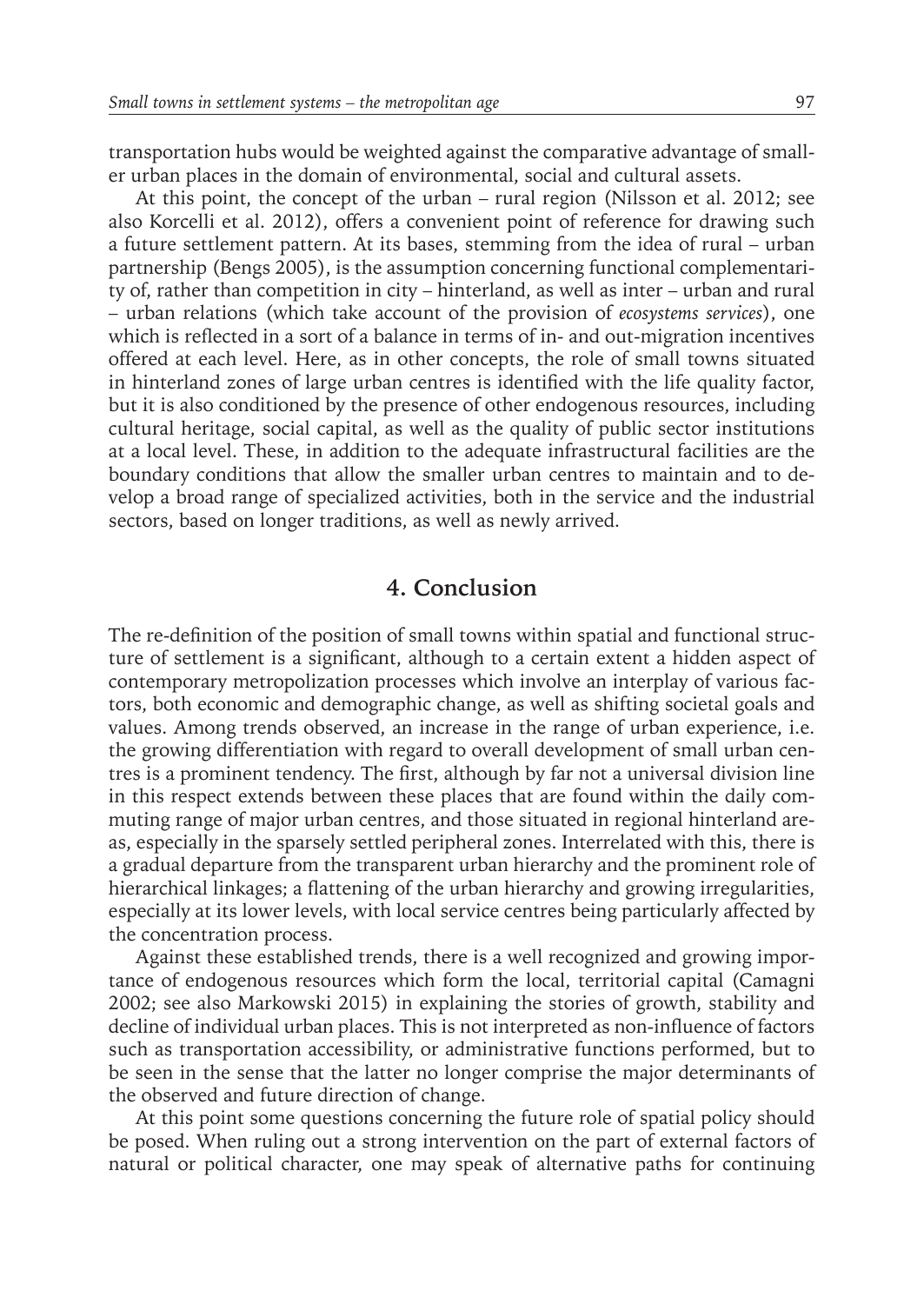metropolitan development in a mid-term. The trends extrapolation means its ever further expansion into peri-urban zones, with their scattered, amorphous settlement patterns. Conversely, the metropolitan containment implies its integration into the existing town networks. Further out from major urban centres, these are the linkages with wider, national and global markets that bring in any case new opportunities and new risks as to the future of many among the small urban places.

Finally, whereas the overall position of small towns as durable components of settlement systems will be sustained in the foreseeable future, questions are opened concerning shifts in their economic and social functions, together with related linkage patterns. Under the continuing expansion of the influence range of metropolitan cities one should expect growing differences among small urban places in terms of functions performed, together with a growth in specialization of towns' functional profiles. If the present-day *re-urbanization* tendencies gain momentum, deconcentration of residential functions will become more spatially selective, and more strongly related to local, endogenous resources of individual urban places. The selectivity in location choice in general will remain particularly high in case of small towns in national periphery areas.

#### **References**

- Adams JR (2017) Urban and Rural Definitions. Personal Communication, Department of Geography, University of Minnesota, Minneapolis.
- Bartosiewicz B, Marszał T (2011) Gospodarka małych miast małych miast z perspektywy 20 lat transformacji. Wydawnictwo Uniwersytetu Łódzkiego, Łódź.
- Bell D, Jayne M (eds) (2006) Small Cities: Experience beyond Metropolis. Routledge, Abingdon, UK.
- Bengs Ch (2005) Urban Rural Relations in Europe. In: *Urban Rural Linkages Approach to Sustainable Development*. United Nations Human Settlement Programme, UN-HABITAT, Nairobi.
- Berry BJL (1960) The Impact of Expanding Metropolitan Communities Upon the Central Place Hierarchy. *Annals of the Association of American Geographers* 50: 112–116.
- Berry BJL (1973) Growth Centers in the American Urban System. Volume I: Community Development and Regional Growth in the Sixties and Seventies. Ballinger, Cambridge, Mass.
- Berry BJL (1978) The Counterurbanization Process: How General? In: Hansen NM (ed) *Human Settlement Systems. International Perspectives on Structure, Change and Public Policy*. Ballinger, Cambridge, Mass.
- Berry BJL, Pred A (1961) Central Place Studies: A Bibliography of Theory and Applications. Regional Science Research Institute, Philadelphia.
- Blotevogel HH (2005) Zentrale Orte. In: Handwoerterbuch der Raumordnung. Akademie fuer Raumforschung und Landesplanung, Hannover.
- Borchert JR (1967) American Metropolitan Evolution. *Geographical Review* 57(3): 303–332.
- Bourne LS (1980) Alternative Perspectives on Urban Decline and Population Deconcentration. *Urban Geography* 1 (1): 39–52.
- Braun GO (1987) Theoretical Aspects of Complex Transition in Urban Systems. In: Bourne LS (ed.) *Second General Meeting of the IGU Commission on Urban Systems in Transition*. Pamplona, Italy.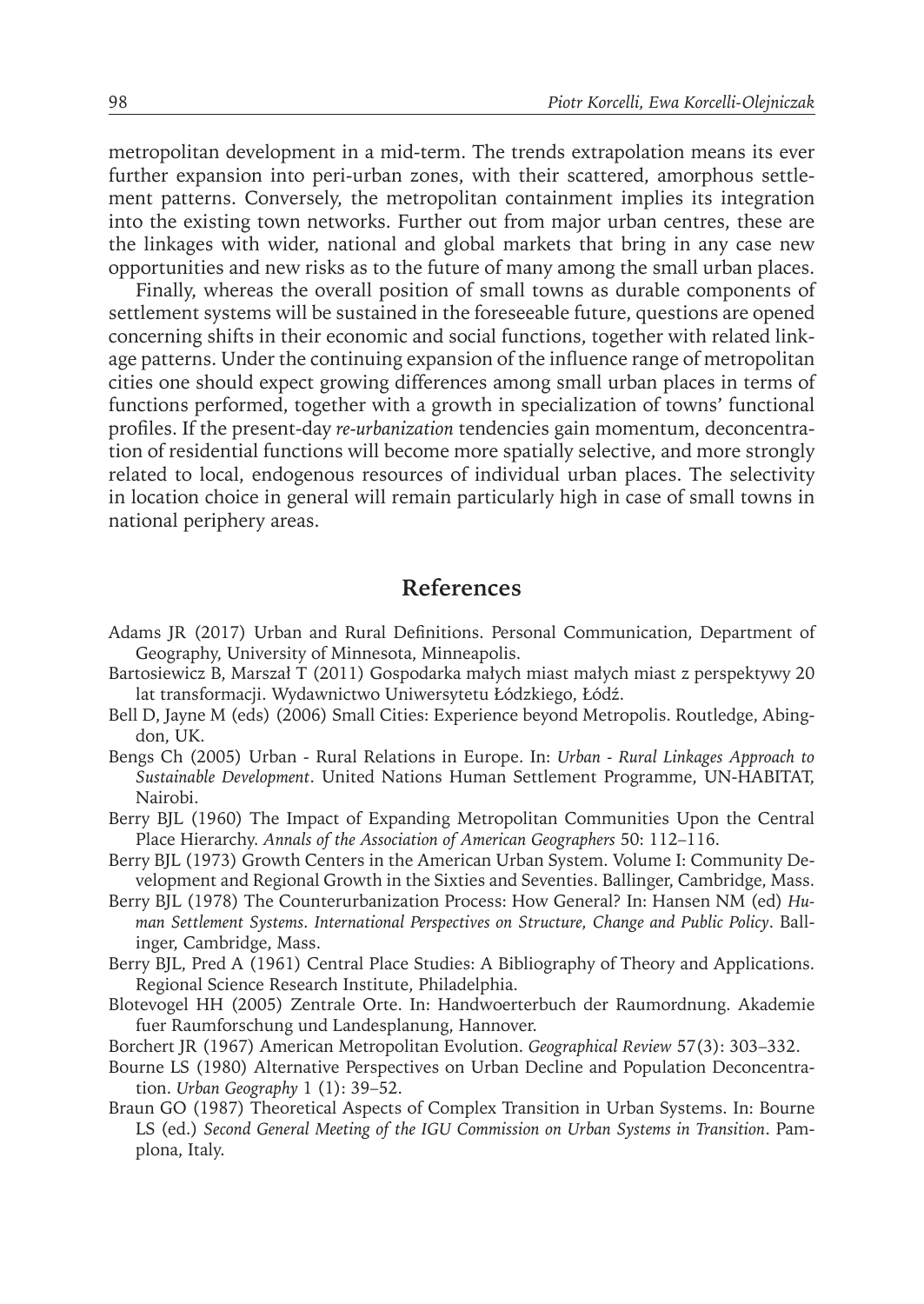- Camagni R (2002) On the Concept of Territorial Competitiveness: Sound or Misleading? *Urban Studies* 39 (13): 2395–2411.
- Champion AG (2002) Population Change and Migration in the British Urban System. In: Geyer HS (ed.) *International Handbook of Urban Systems*. Edward Elgar, Cheltenham.
- Cheshire P (1995) A New Phese of Urban Development in Western Europe? The Evidence for the 1980s. *Urban Studies* 32(7): 1045–1063.
- Courtney P, Lepicier D, Schmitt B (2008) Spatial Patterns of Production Linkages in the Context of Europe's Small Towns: How Are Rural Firms Linked to the Local Ecomony? *Regional Studies* 42 (3): 355–374.
- Christaller W (1933) Die zentralen Orte in Sueddeutschland: Eine Oekonomischgeographische Untersuchung ueber die Gesetzmaesigkeit der Verbreitung und Entwicklung der Siedlungen mit staetischen Funktionen. Gustav Fischer Verlag, Jena.
- Czapiewski K, Bański J, Górczyńska M (2016) The Impact of Location on the Role of Small Towns in Regional Development: Mazovia, Poland. *European Countryside* 4: 413–426.
- Derudder B, Hoyler M, Taylor PJ, Witlox F (eds) International Handbook of Globalization and World Cities. Edward Elgar, Cheltenham.
- Domański B (2008) Rozwój polskich metropolii a regiony peryferyjne. In: Markowski T (ed) Rola polskich aglomeracji wobec wyzwań strategii lizbońskiej. Studia KPZK PAN 120. Warszawa.
- Duncan OD, Scott WR, Lieberson S, Duncan B, Winsborough HH (1960) Metropolis and Region. The Johns Hopkins Press, Baltimore.
- Dziewoński K (1971) General Theory of Rank-Size Distributions in Regional Settlement Systems: Reappreisal and Reformulation of the Rank-Size Rule. *Papers of the Regional Science Association* 29: 73–86.
- Dziewoński K, Kiełczewska-Zaleska M, Kosiński L, Kostrowicki J, Leszczycki S, (1957). Studia geograficzne nad aktywizacją małych miast. Prace Geograficzne 9, IG PAN, Warszawa.
- ESPON 1.1.1 (2004). The Role, Specific Situation and Potentials of Urban Areas as Nodes in a Polycentric Development. Final Report. European Communities, Luxembourg.
- ESPON 3.2 (2007) Scenarios on the Territorial Future of Europe. Final Report. European Communities, Luxembourg.
- ESPON 1.4.1 (2008) The Role of Small and Medium-sized Towns. Final Report. European Communities, Luxembourg.
- ESPON ET 2050 (2012). Territorial Scenarios and Visions for Europe. Interim Report. The ESPON Monitoring Committee, Luxembourg.
- Fassmann H, Goergl P (2010) Wachsende Sradtregion Modelrechnungen zum Bevoelkerungswachstum in der Stadtregion Ost. *Mitteilungen der Oesterreichischen Geographischen Gesellschaft* 152: 183–200.
- Geyer HS (1996) Expanding the Theoretical Foundation der Differential Urbanization. *Tijdschrift voor Economische en Sociale Geografie* 87(1): 44–59.
- Geyer HS, Kontuly TM (1993) A Theoretical Foundation for the Concept of Differential Urbanization. *International Regional Science Review* 15(2): 157–177.
- Gloersen E, Dubois A, Schmidt P (2007) The Role of Medium-sized Towns fos Spatial Development. Nordregio, Stockholm.
- Gordon P (1979) Deconcentration Without a "Clean Break". *Environment and Plenning A* 11: 281–290.
- Greiving S, Flex F (2016) Neuaufstellung des Zentrale-Orte-Konzepts in Nordrhein Westfalen. Arbeitsberichte der ARL 17, Akademie fuer Raumforschung und Landesplanung, Hannover.
- GUS (2016) Demographic Yearbook of Poland. Central Statistical Office, Warszawa.
- Hall P (1993) Forces Shaping Urban Europe. *Urban Studies* 30(6): 883–898.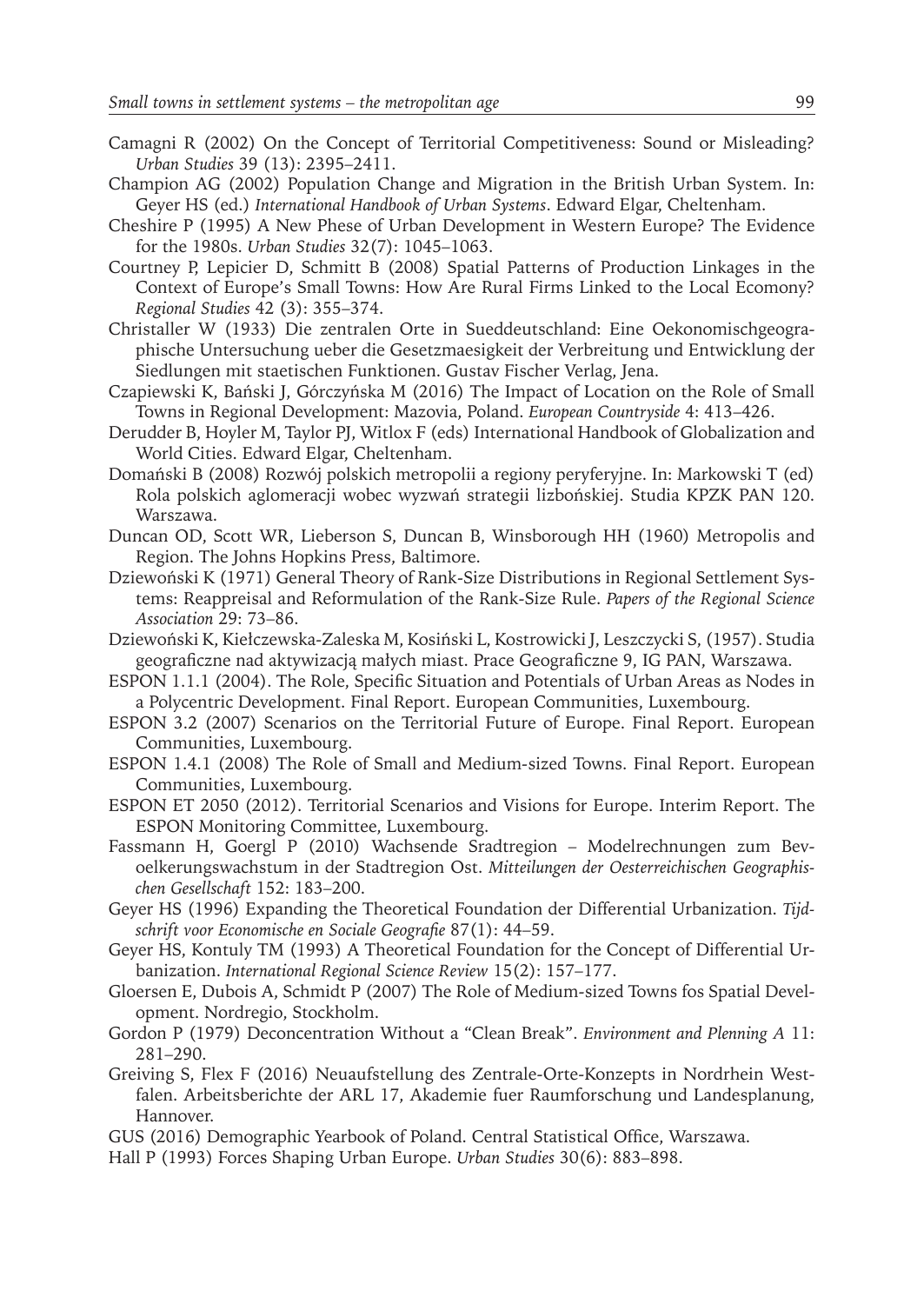- Harris ChD, Ullman EL (1945). The nature of cities. *Annals of the American Academy of Political and Social Science* 242: 7–17.
- Heffner K (2005). Małe miasta a rozwój lokalny i regionalny. Prace Naukowe, Akademia Ekonomiczna w Katowicach, Katowice.
- Heffner K, Marszał T (2008) Ośrodki lokalne w strefie oddziaływania wielkich miast. Biuletyn KPZK 138, Warszawa.
- Heffner K, Solga B (2006). Small Towns as Local Economic Centres in Rural Areas. Bulletin of Geography. Socio-Economic Series 6: 77–88.
- Heffner K, Twardzik M (2015). Leaching Functions from the Outer Metropolitan Zones (Trade, Services). Increasing Peripherality of Small Towns and Rural Areas. *Journal of Economics and Management* 19 (1): 196–209.
- Hodge E (1965) The Prediction of Trade Center Viability in the Great Plains. *Papers and Proceedings of the Regional Science Association* 15: 87–115.
- Kiełczewska-Zaleska M (1964) Changes in the Functions and Structure of Small Towns In Poland. *Geographia Polonica* 3: 78–92.
- Korcelli P (1987) Demographic Forces of Inter Urban Deconcentration. In: Friedrich P, Masser I (eds) International Perspectives of Regional Decentralisation. *Schriften zur Oeffentlichen Vervaltung und Oeffentlichen Wirtschaft* 87: 44–60.
- Korcelli P (2008) System osadniczy Polski tendencje i uwarunkowania przemian. In: Markowski T (ed) Koncepcja Przestrzennego Zagospodarowania Kraju a wizje i Perspektywy przestrzennego zagospodarowania Europy. Studia KPZK PAN 122, Warszawa.
- Korcelli P, Grochowski M, Kozubek E, Korcelli-Olejniczak E, Werner P (2012). Development of Urban-Rural Regions: from European to Local Perspective. Monografie 14, IGiPZ PAN, Warszawa.
- Korcelli P, Korcelli- Olejniczak E (2015) Metropolitan Transition in East-Central Europe. *Mitteilungen der Oesterreichischen Geographischen Gesellschaft* 157: 29–49.
- Korcelli-Olejniczak E (2012) Region metropolitalny pojęcie, struktura przestrzenna, dynamika. Prace Geograficzne 135, IGiPZ PAN Warszawa.
- Korcelli-Olejniczak E (2013). Warsaw Urban-Rural Region an Alternative Development Perspective. *Geographia Polonica* 86 (2): 153–166.
- Kostrowicki J (1953) Problematyka małych miast w Polsce w związku z badaniami nad warunkami ich aktywizacji. *Przegląd Geograficzny* 25(4) 12–52
- Krzysztofik R, Dymitrow M (eds) (2015) Degraded and Restituted Towns in Poland.
- Origins, Development, Problems. University of Gothenburg, Gothenburg.
- Krugmann P (1995) Development, Geography and Economic Theory. MIT Press, Cambridge, Mass.
- Kunzmann K (2008) Futures for European Space 2020. *Journal of Nordregio* 8(2): 12–15.
- Kupiszewski M, Durham M, Rees P (1998) Internal Migration and Urban Change in Poland. *European Journal of Population 14: 265–290.*
- Lichtenberger E (1994) Das metropolitane Zeitalter in West und Ost. *Mitteilungen der Oesterreichischen Geographischen Gesellschaft* 136: 8–36.
- Maik W (1988) Rozwój teorii krajowych i regionalnych układów osadnictwa. Seria Geografia 37. UAM, Poznań.
- Markowski T (2014) Territorial Capital as an Objective of Integrated Development Planning. In: Klasik A, Kudłacz T(eds) *Integrated Development and Spatial Management of Urban Areas. Polish Experience*. KPZK PAN, Warszawa.
- Marszał T (ed) (2009) Struktura funkcjonalna małych miast. Wydawnictwo Uniwersytetu Łódzkiego, Łódź.
- Nilsson K, Pauleit S, Bell S, Aalbers C, Nielsen TS (eds) (2013) Peri-urban Futures: Scenarios and Models for Land Use Change in Europe. Springer, Heidelberg.